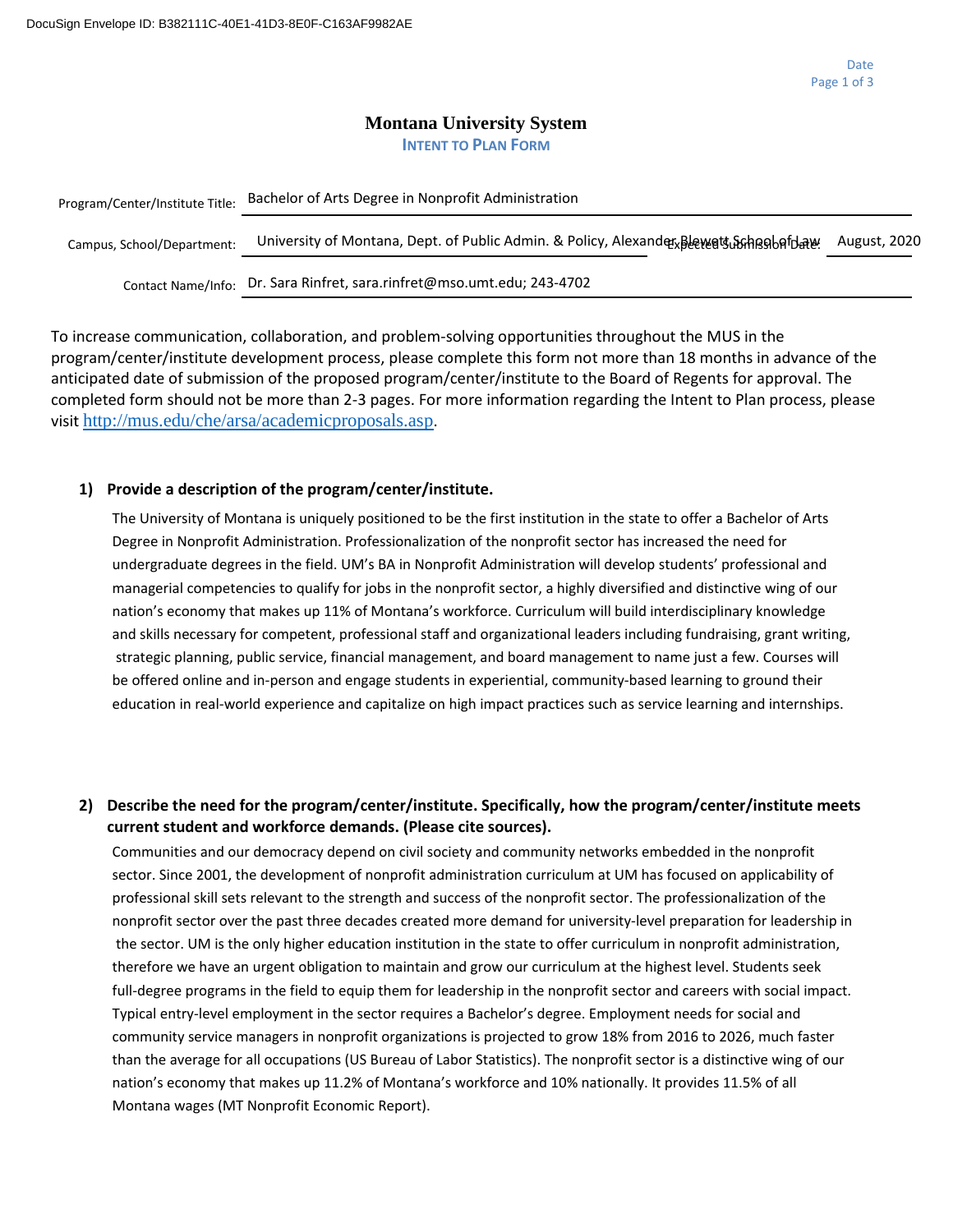## **Montana University System INTENT TO PLAN FORM**

## **3) Describe how the program/center/institute fits with the institutional mission, strategic plan, and existing institutional program array.**

The BA in Nonprofit Administration will prepare students for critical community engagement and community building careers, and strongly supports UM's mission to shape global citizens who are creative and agile learners committed to expanding the boundaries of knowledge and to building and sustaining diverse communities. Furthermore, curriculum in the program will be highly experiential and include service learning and internships which closely align with and support additional aspects of UM's commitment to education...as personal development and citizen preparation, workforce development and training, graduate education and research, service learning, and community building on and off the campuses. The BA in Nonprofit Administration ties closely with UM's Partner with Place Priority for Action because of the integration of high impact practices into the core curriculum. Students in the major will engage in service learning courses and complete a 300-hour internship – important goals stated in Partner with Place Objective 1. The BA in Nonprofit Administration also directly connects to UM's Justice, Policy, and Public Policy Community of Excellence which states that UM develops citizens who serve their communities and participate in democratic governance through advocacy, dialogue, dissent, and ethical decision making. The nonprofit sector is the primary arena in our society in which citizen action, community building, and community engagement occur. Educating professionals to work in and lead organizations in the civil/nonprofit sector is of upmost importance for creating and supporting programs and services for vibrant communities in which all of our citizens can grow and thrive. Core curriculum for the BA in Nonprofit Administration will be in the Department of Public Administration and Policy (DPAP). DPAP will partner with other departments and disciplines at UM to offer elective courses to provide a well-rounded set of courses to prepare students for work in the diverse nonprofit sector.

**4) Describe how the program/center/institute overlaps, complements, or duplicates existing efforts in the MUS. Describe efforts that will be made to collaborate with similar programs at other institutions. If no efforts will be made, please explain why.**

The BA in Nonprofit Administration is the first in Montana. We are the only campus in the entire Pacific Northwest region that will offer a specific undergraduate degree in Nonprofit Administration, thereby giving UM a stronghold in the marketplace for students who are seeking this specific academic and professional development opportunity. MSU Northern offers an undergraduate BA degree in Community Leadership. This program is different from UM's proposed program because it includes an emphasis on public sector work and preparing students for employment in federal and state government, and recreation programs. UM will commit to communicating with MSU Northern's program to identify areas where there may be opportunities to collaborate on specific coursework through online modalities.